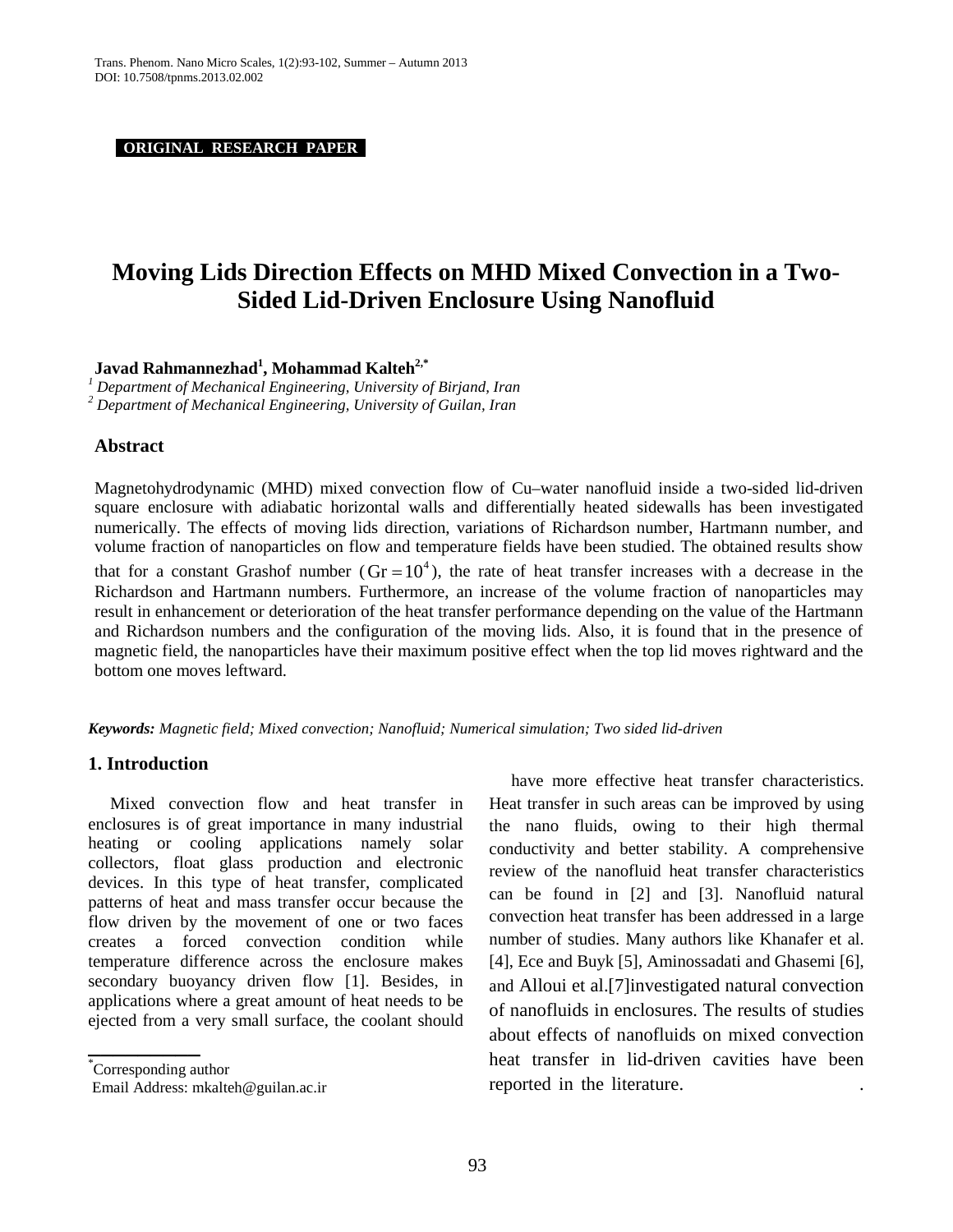| Nomenclature                                                                                                                                                                                                                                                                                                                                                                                                                   |                                              | <b>Greek symbols</b>      |                               |  |
|--------------------------------------------------------------------------------------------------------------------------------------------------------------------------------------------------------------------------------------------------------------------------------------------------------------------------------------------------------------------------------------------------------------------------------|----------------------------------------------|---------------------------|-------------------------------|--|
| $B_0$                                                                                                                                                                                                                                                                                                                                                                                                                          | Magnetic field strength                      | $\alpha$                  | thermal diffusivity           |  |
| $C_p$                                                                                                                                                                                                                                                                                                                                                                                                                          | Specific heat, $J/kg(K)$                     | β                         | thermal expansion coefficient |  |
| $\mathbf{g}% _{T}=\mathbf{g}_{T}=\mathbf{g}_{T}=\mathbf{g}_{T}=\mathbf{g}_{T}=\mathbf{g}_{T}=\mathbf{g}_{T}=\mathbf{g}_{T}=\mathbf{g}_{T}=\mathbf{g}_{T}=\mathbf{g}_{T}=\mathbf{g}_{T}=\mathbf{g}_{T}=\mathbf{g}_{T}=\mathbf{g}_{T}=\mathbf{g}_{T}=\mathbf{g}_{T}=\mathbf{g}_{T}=\mathbf{g}_{T}=\mathbf{g}_{T}=\mathbf{g}_{T}=\mathbf{g}_{T}=\mathbf{g}_{T}=\mathbf{g}_{T}=\mathbf{g}_{T}=\mathbf{g}_{T}=\mathbf{g}_{T}=\math$ | gravitational acceleration $(m/s2)$          | $\mathbf v$               | kinematic viscosity           |  |
| L                                                                                                                                                                                                                                                                                                                                                                                                                              | enclosure height (m)                         | ξ                         | solid particle volume fractio |  |
| Ha                                                                                                                                                                                                                                                                                                                                                                                                                             | Hartmann number                              | $\mu$                     | dynamic viscosity             |  |
| $\mathbf k$                                                                                                                                                                                                                                                                                                                                                                                                                    | Thermal conductivity $(W/m K)$               | $\rho$                    | Density                       |  |
| $Nu_{av}$                                                                                                                                                                                                                                                                                                                                                                                                                      | average Nusselt number                       | $\sigma$                  | electrical conductivity       |  |
| Nu <sub>1</sub>                                                                                                                                                                                                                                                                                                                                                                                                                | local Nusselt number on the left hot<br>wall | $\Psi$                    | stream function               |  |
| Pr                                                                                                                                                                                                                                                                                                                                                                                                                             | Prandtl number                               | Ω                         | Vorticity                     |  |
| Ra                                                                                                                                                                                                                                                                                                                                                                                                                             | Rayleigh number                              | τ                         | nondimensioal time            |  |
| Re                                                                                                                                                                                                                                                                                                                                                                                                                             | Reynolds number                              | $\theta$                  | nondimensioal temperature     |  |
| Ri                                                                                                                                                                                                                                                                                                                                                                                                                             | Richardson number                            | $\omega$                  | nondimensioal vorticity       |  |
| Gr                                                                                                                                                                                                                                                                                                                                                                                                                             | Grashof number                               | Ψ                         | nondimensioal stream function |  |
| T                                                                                                                                                                                                                                                                                                                                                                                                                              | dimensional temperature (K)                  |                           |                               |  |
| u, v                                                                                                                                                                                                                                                                                                                                                                                                                           | dimensional velocity components (m/s)        |                           | <b>Subscripts</b>             |  |
| $U_0$                                                                                                                                                                                                                                                                                                                                                                                                                          | lid velocity (m/s)                           | $\mathbf{C}$              | Cold                          |  |
| U, V                                                                                                                                                                                                                                                                                                                                                                                                                           | nondimensional velocity components           | $\mathbf f$               | fluid phase                   |  |
| x, y                                                                                                                                                                                                                                                                                                                                                                                                                           | dimensional coordinates (m)                  | $\boldsymbol{\mathrm{h}}$ | Hot                           |  |
| X, Y                                                                                                                                                                                                                                                                                                                                                                                                                           | nondimensional coordinates                   | nf                        | Nanofluid                     |  |
|                                                                                                                                                                                                                                                                                                                                                                                                                                |                                              | ${\bf S}$                 | solid phase                   |  |
|                                                                                                                                                                                                                                                                                                                                                                                                                                |                                              | av                        | Average                       |  |

Tiwari and Das [8] conducted a numerical study on the thermal behavior of Cu-water nanofluid in a twosided lid-driven square enclosure with insulated horizontal walls and differentially heated sliding vertical walls. They found that the average Nusselt number increases with increase in the solid volume fraction. Another investigation was performed by Muthtamilselvan et al. [9], who have numerically examined the mixed convection in a lid-driven cavity filled with Cu-water nanofluid. Their numerical results showed that both the enclosure's aspect ratio and solid volume fraction affect the fluid flow and heat transfer of the enclosure. Nemati et al. [10] studied the mixed convection flows utilizing a waterbased nanofluid containing Cu, Cuo or  $Al_2O_3$ nanoparticles. They concluded that the effects of solid volume fraction grow stronger sequentially for  $Al_2O_3$ , Cuo and Cu. The effects of uncertainties of viscosity models for the  $Al_2O_3$ -water nanofluid on mixed convection in a square cavity was conducted by Arefmanesh and Mahmoodi [11]. Their results indicated that for both used viscosity models the average Nusselt number increases with increase in the volume fraction of the nanoparticles. Very recently, Abbasian Arani et al. [12] carried out a numerical simulation to investigate mixed convection flow of Cu-water nanofluid inside a lid-driven square cavity with sinusoidal heating on sidewalls. Effects of variations in Richardson number, phase deviation of sinusoidal heating, and volume fraction of nanoparticles on flow and temperature field were studied in their research. In many applied cases such as crystal growth, liquid metal casting blankets for fusion reactors, pumps, electronic packages and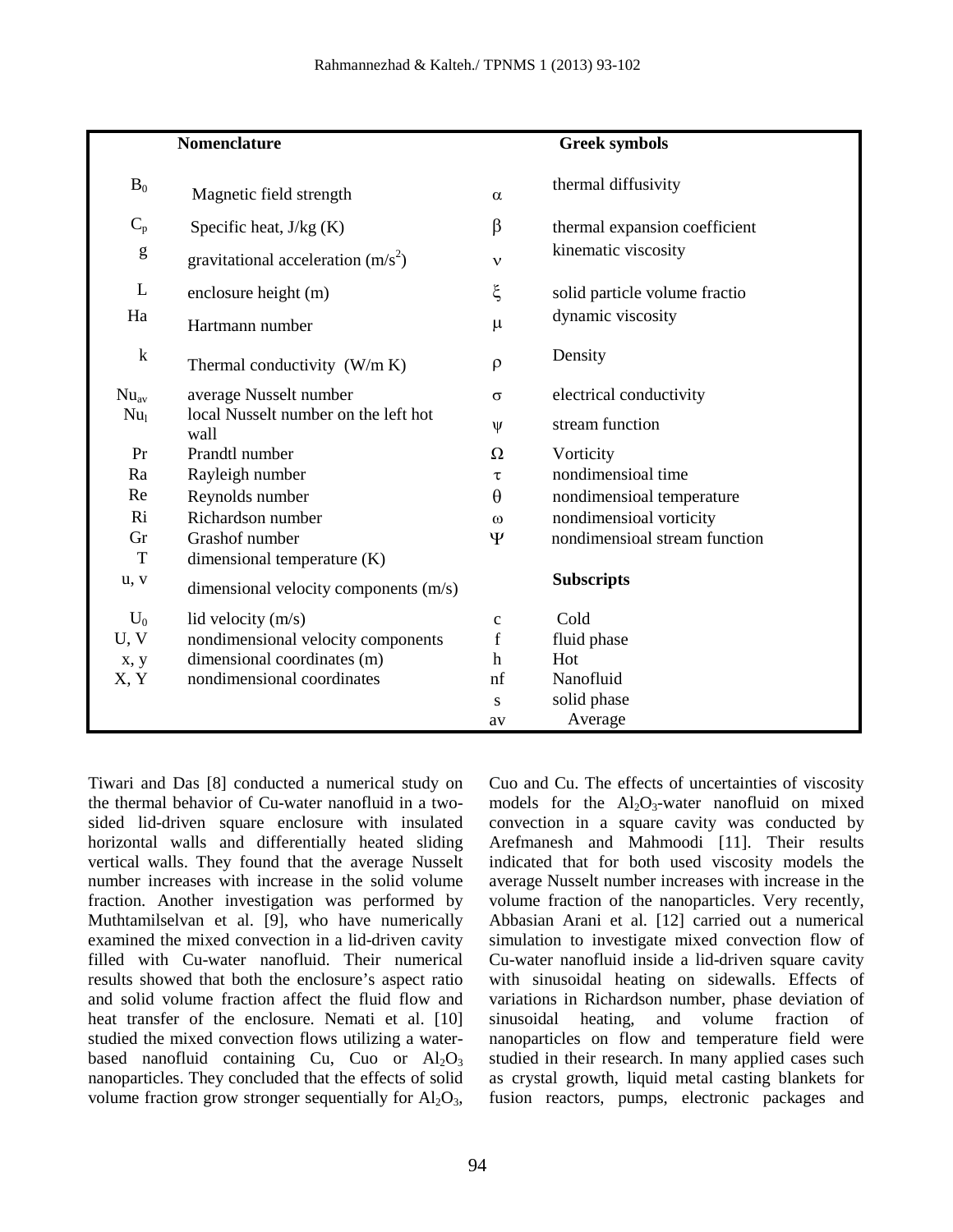micro-electronic devices, the flow is influenced by magnetic fields. Hence, study on natural or mixed convection fluid flow and heat transfer in the enclosures in the presence of magnetic forces is important in such cases. There are a large number of studies on both MHD mixed and natural convection heat transfer in conventional fluid-filled enclosures. Groson et al. [13] have numerically studied the steady MHD free convection in a rectangular cavity filled with a fluid-saturated porous medium with internal heat generation. Rahman et al. [14] performed a numerical investigation into conjugate effect of joule heating and magnetic force, acting normal to the left vertical wall of an obstructed lid-driven cavity saturated with an electrically conducting fluid. Sivasankaran et al. [15] carried out a numerical study on mixed convection in a square cavity of sinusoidal boundary temperatures at the sidewalls in the presence of magnetic field. The results of a numerical study on mixed convection of MHD flow with joule effect in two-dimensional lid-driven cavity with corner heater were reported by Oztop et al. [16]. Revnic et al. [17] conducted a numerical investigation into the effects of an inclined magnetic field and heat generation on unsteady free convection within a square cavity filled with a fluid-saturated medium. The effects of moving lid direction on MHD-mixed convection in a cavity with linearly heated bottom wall were analyzed by Al-Salem et al. [1]. In spite of a large number of papers about natural and mixed convection of conventional fluids in cavities with magnetic field effects which is mentioned before, there is a serious lack of information about MHD natural or mixed convection of nanofluids in enclosures. Ghasemi et al. [18] examined the natural convection in an enclosure filled with water- $Al_2O_3$  nanofluid, influenced by a magnetic field. Natural convection in a square cavity filled with different nanofluids is studied numerically by Teamah et al. [19]. Both upper and lower surfaces were insulated, whilst a uniform magnetic field was applied in a horizontal direction. Nemati et al. [20] applied the Lattice Boltzmann method to investigate the effects of CuO nanoparticles on natural convection with MHD flow in a square cavity. To the best knowledge of the authors, the problem of mixed convection of a nanofluid in a two-sided lid-driven enclosure with magnetohydrodynamic effects has not been reported so far. Therefore, the aim and scope of the current study is to investigate the problem of mixed convection of a nanofluid in a two-sided lid-driven enclosure in the presence of a magnetic field. The

influences of moving lids direction, variations of Richardson number, Hartmann number, and volume fraction of nanoparticles on flow and temperature field are studied. The results are presented in terms of streamlines, isotherms and average Nusselt number.

# **2. Problem definition and mathematical formulation**

 A two-dimensional square enclosure is considered for the present study with the physical dimensions shown in Fig. 1. In Fig. 1-a, the top wall of the enclosure moves rightward while its bottom wall moves leftward. This configuration will be referred to as RL. Similarly, other three configurations will be referred to as LR (Fig. 1-b), RR (Fig. 1-c) and LL (Fig. 1-d), respectively. In all configurations, the top and bottom walls are insulated whilst the left and right walls are kept at two different fixed temperatures. The enclosure is filled by a suspension of copper nanoparticles in water.



**Fig. 1.** Schematic flow configuration of the problem: a) RL Configuration, b) LR Configuration, c) RR Configuration and d) LL Configuration.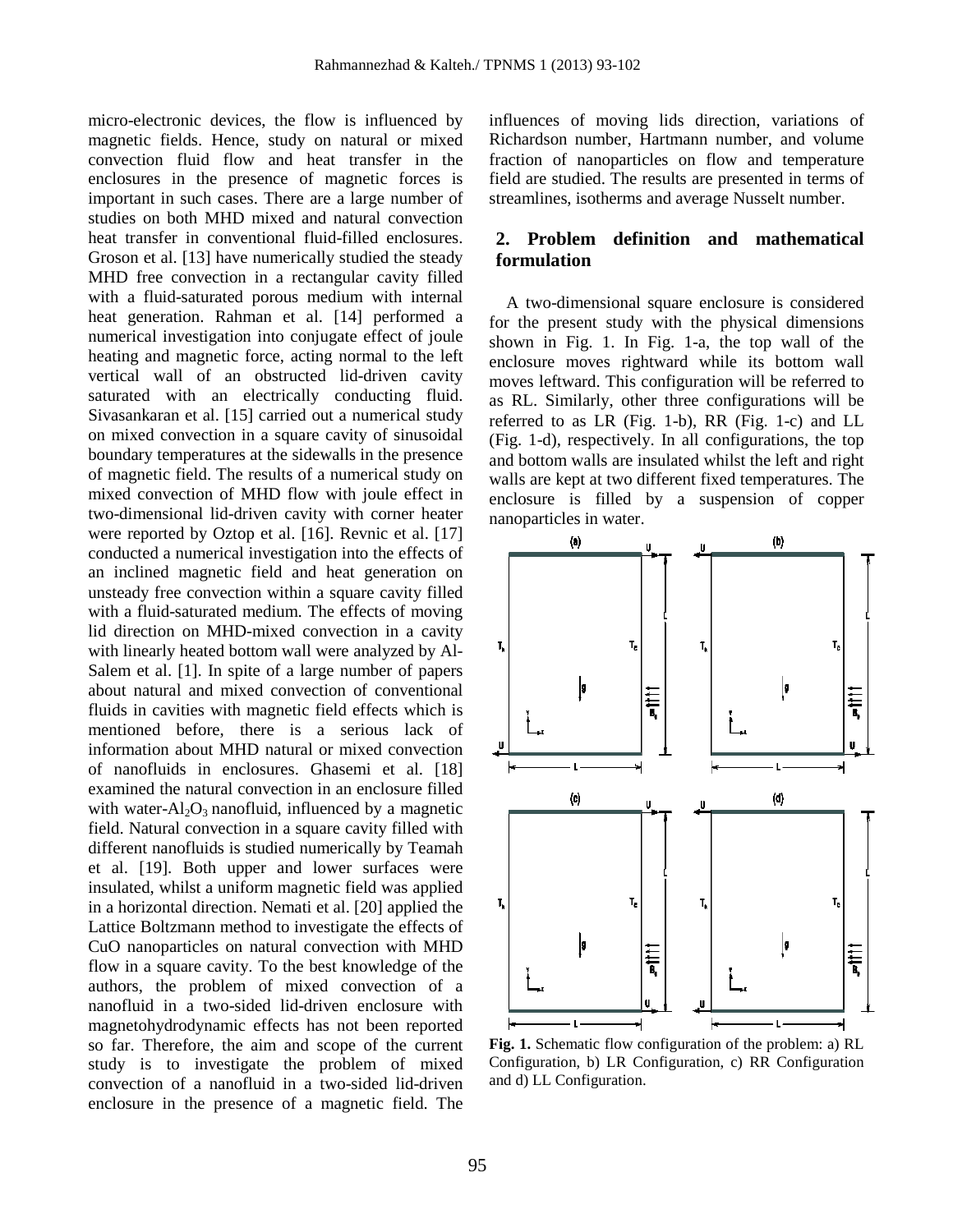The shape and size of nanoparticles are supposed to be uniform. It is supposed that both the fluid phase and nanoparticles are in thermal equilibrium and there is no slip between them. The flow is supposed to be steady, laminar and two-dimensional. Thermophysical properties of water and copper at the reference temperature are presented in Table 1.

#### **Table 1**

Thermophysical properties of water and nanoparticles at  $25^{\circ}$  C.

| <b>Physical properties</b> | Water | ા1  |
|----------------------------|-------|-----|
| $C_n(J/kg K)$              | 4179  | 383 |
| $\rho(\text{kg/m}^3)$      |       |     |
| k(W/m K)                   | 0.613 | 40O |
|                            |       |     |

The properties of nanoparticles and fluid are assumed to be constant except for the density which varies according to Boussinesq approximation. Thus, the non-dimensional governing equations in a twodimensional Cartesian coordinate system can be expressed as below:

$$
\frac{\partial^2 \psi}{\partial X^2} + \frac{\partial^2 \psi}{\partial Y^2} = -\omega
$$
 (1)

$$
\frac{\partial \omega}{\partial \tau} + U \frac{\partial \omega}{\partial Y} + V \frac{\partial \omega}{\partial Y} = \frac{1}{R_e}
$$
  

$$
\frac{v_{\text{nf}}}{v_{\text{f}}} \left( \frac{\partial^2 \omega}{\partial x^2} + \frac{\partial^2 \omega}{\partial Y^2} \right)
$$
  

$$
+ R_i \frac{(\rho \beta)_{\text{nf}} \partial \theta}{\rho_{\text{nf}} \beta_{\text{f}}} + \frac{Ha^2}{R_e} \frac{\partial V}{\partial X}
$$
\n(2)

$$
\frac{\partial \theta}{\partial \tau} + U \frac{\partial \theta}{\partial X} + V \frac{\partial \theta}{\partial Y} = \frac{K_{nf}}{K_f} \frac{(\rho c_p)_f}{(\rho c_p)_{nf}} + \frac{1}{RePr} (\frac{\partial^2 \theta}{\partial X^2} + \frac{\partial^2 \theta}{\partial Y^2})
$$
(3)

The following non-dimensional parameters are used to obtain the above equations:

$$
X = \frac{x}{L}, Y = \frac{y}{L}, U = \frac{u}{u_0}, V = \frac{v}{u_0},
$$
  
\n
$$
\tau = \frac{tU_0}{L}, \omega = \frac{\Omega L}{U_0}, \psi = \frac{\psi}{LU_0}
$$
  
\n
$$
\theta = \frac{T - T_c}{T_h - T_c}, \text{Re} = \frac{u_0 L}{v_F}, \text{Pr} = \frac{v_f}{\alpha_f}
$$
  
\n
$$
\text{Ri} = \frac{Gr}{Re^2}, \text{Ha} = B_0 L \sqrt{\frac{\sigma_{nf}}{\rho_{nf} v_{nf}}}
$$

where the density, thermal expansion coefficient, electrical conductivity, thermal diffusivity and heat capacity are as following, respectively:

$$
\rho_{\rm nf} = (1 - \xi)\rho_{\rm f} + \xi\rho_{\rm s} \tag{5}
$$

$$
(\rho \beta)_{\rm nf} = (1 - \xi)(\rho \beta)_{\rm f} + \xi(\rho \beta)_{\rm s}
$$
 (6)

$$
\sigma_{\rm nf} = (1 - \xi)\sigma_{\rm f} + \xi\sigma_{\rm s} \tag{7}
$$

$$
\alpha_{\rm nf} = k_{\rm nf} / (\rho c_{\rm p})_{\rm nf} \tag{8}
$$

$$
(\rho c_p)_{\rm nf} = (1 - \xi)(\rho c_p)_{\rm f} + \xi(\rho c_p)_{\rm s}
$$
 (9)

The effective dynamic viscosity of the Cu–water nanofluid is calculated according to the Brinkman model [21] as follows:

$$
\mu_{\rm nf} = \mu_{\rm f} \left( 1 - \xi \right)^{-2.5} \tag{10}
$$

The effective thermal conductivity of the nanofluid is determined as follows [22]:

$$
\frac{k_{\text{nf}}}{k_{\text{f}}} = 1 + \frac{k_{\text{s}}}{k_{\text{f}}} \frac{A_{\text{s}}}{A_{\text{f}}} + ck_{\text{s}} \text{Pe} \frac{A_{\text{s}}}{k_{\text{f}} A_{\text{f}}} \tag{11}
$$

Where  $k<sub>s</sub>$  is the thermal conductivity of dispersed nanoparticles and  $k_f$  is the thermal conductivity of pure fluid. c is a constant and equal to 25000 for a wide range of experimental data [22], and:

$$
\frac{A_s}{A_f} = \frac{d_f}{d_s} \frac{\xi}{1 - \xi} , \text{ Pe} = \frac{u_s d_s}{\alpha_f}
$$
 (12)

where  $d_s$  is diameter of the solid nanoparticles that in this study is assumed to be equal to 100 nm,  $d_f$  is the molecular size of liquid that is taken as 2Å for water and also  $u<sub>s</sub>$  is the Brownian motion velocity of nanoparticles given by:

$$
\mathbf{u}_{\mathrm{s}} = \frac{2\mathbf{k}_{\mathrm{b}}\mathbf{T}}{\pi\mu_{\mathrm{f}}\mathbf{d}_{\mathrm{s}}^2} \tag{13}
$$

where  $k<sub>b</sub>$  is the Boltzmann constant.

The non-dimensional boundary conditions, used to solve the equations (1)-(3) are: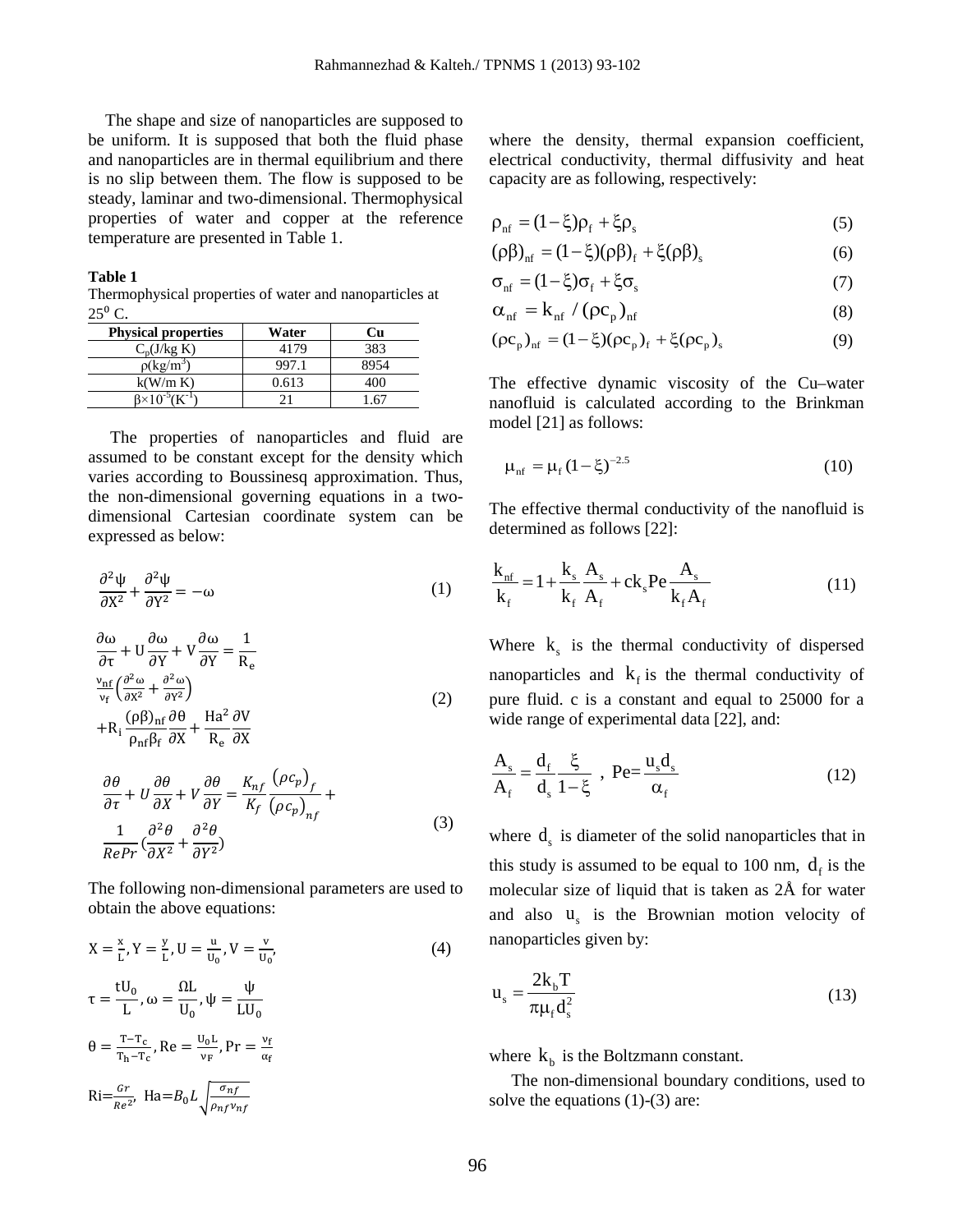$$
U = 0, V = 0 \text{ and } \theta = 1 \qquad \text{at left wall} \qquad (14)
$$

 $U = 0$ ,  $V = 0$  and  $\theta = 0$  at right wall  $U = \pm 1$ ,  $V = 0$  and  $\frac{\partial U}{\partial Y} = 0$  at bottom wall  $=\pm 1$ , V = 0 and  $\frac{\partial \theta}{\partial t}$  = and  $\frac{c}{\partial}$  $U = \pm 1$ ,  $V = 0$  and  $\frac{\partial U}{\partial Y} = 0$  at top wall  $=\pm 1$ , V = 0 and  $\frac{\partial \theta}{\partial x}$  = and  $\frac{e}{\partial}$ 

The local and average Nusselt numbers can present the local and average heat transfer rates of the enclosure. The local Nusselt number  $(Nu_1)$  is calculated along the left heated wall (Eq. (15)) and the average Nusselt number ( $Nu_{av}$ ) is determined by integrating the local Nusselt number along the heated wall (Eq. (16)):

$$
Nu_{1} = -\left(\frac{k_{nf}}{k_{f}}\right)\frac{\partial \theta}{\partial X}
$$
 (15)

$$
Nu_{av} = \int_0^1 Nu_1 dY
$$
 (16)

#### **3. Numerical analysis and validation**

The non-dimensional governing equations (Eqs. (1-3)) subjected to the boundary conditions (Eq. (14)) are solved by the finite difference scheme [23] and the system is numerically modeled in FORTRAN 95. The point Gauss–Seidel iterative method is used to solve the elliptic part of PDEs (Eq.1), and a fourth order Runge-Kutta method is employed to advance the solution of the parabolic parts (Eqs. 2-3).

To validate the numerical code, two different test cases are employed and the results are compared with the existing results. in the literature. The first test case is MHD mixed convection of air in a lid-driven square cavity with linearly heated bottom wall. The obtained results by the present code are compared with results of Al-Salem et al. [1] in Fig. 2.

The second test case is mixed convection of  $Al_2O_3$ -water nanofluid in a two-sided lid-driven cavity. The present results for the second test case are compared with results of Aminossadati et al. [24] in Table 2.

As shown in Fig. 2 and Table 2 there is a good agreement between the present results and the existing results in the literature.

The grid independence study is carried out by considering different mesh sizes for Ri=1, Ha=35 and ξ=0.06. Fig. 3 presents the average Nusselt number ( $Nu_{av}$ ) for four different cases (RL), (LR), (RR) and (LL) which were introduced in Fig. 1. Based on the results, a grid size of  $100\times100$  is found to meet the requirements of both the grid independency study and the computational time limits. The computations are performed until steadystate conditions are reached while a time-step equal to  $10^{-3}$  sec is used. The convergence criterion used in the time loop to achieve steady-state condition is  $|\varphi^k - \varphi^{k-1}|$  < 10<sup>-6</sup>, where  $\varphi$  stands for either  $\theta$  or  $\omega$ 

.



**Fig. 2.** Comparison between present results (right column) and results of Al-Salem et al. [1] (left column) for two cases: a)The lid is moving in  $+X$  direction and b) The lid is moving in  $-X$  direction, (Re=100, Gr=10<sup>5</sup>, Ha=30).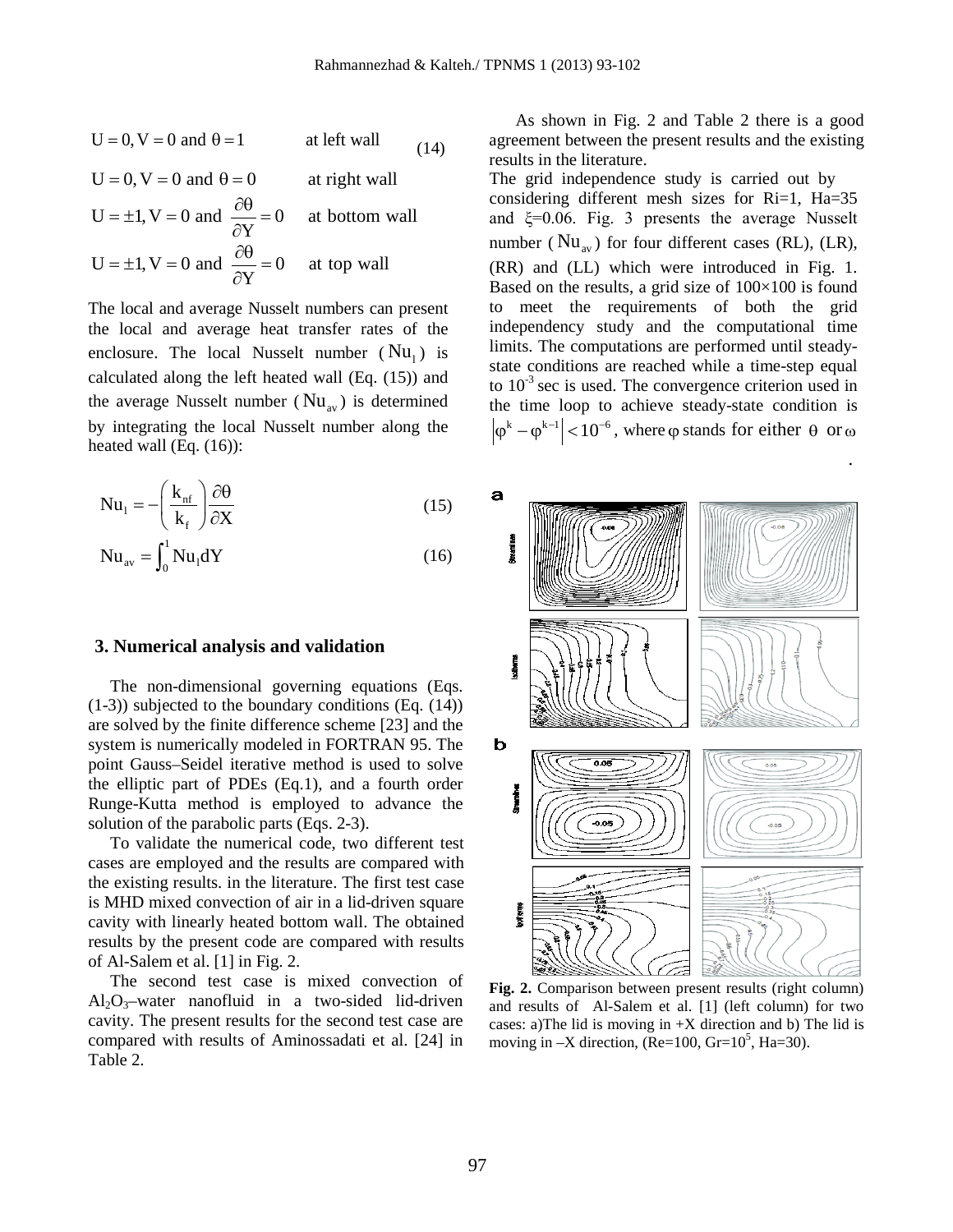

**Fig. 3.** Grid independency study: average Nusselt number at different grid densities.

# **5. Results and discussion**

In this section, results of the numerical study of mixed convection flow and heat transfer inside the two-sided lid-driven square enclosure using Cu-water nanofluid that was shown in Fig. 1 are presented. The results have been obtained for Richardson number ranging from 0.1 to 10, the Hartmann number ranging from 0 to 55, and the volume fraction of the nanoparticles ranging from 0 to 0.06. It must be noted that in the present study, the Richardson number is varying with variation of Reynolds number while Grashof number is kept constant at  $10^4$ .

Fig. 4 shows streamlines and isotherms for four different configurations at Ri=1 and Ha=35. The results are presented for pure fluid (dashed line) and nanofluid with  $\xi=0.06$  (solid line). As can be seen from this figure, in all cases two large fully developed eddies are formed inside the enclosure due to shear forces exerted on the nanofluid next to the walls. In the case (a) where the top moving lid moves rightward and the bottom one moves leftward, the effects of moving leads amplifies buoyancy force and opposes the effect of magnetic force. Due to the motion of the two walls, two major clockwise recirculation cells are produced inside the enclosure. The direction of this rotation is according to the direction of shear forces exerted by moving leads. It is worth mentioning that nanoparticles have a considerable effect on the flow

pattern so that their addition intensifies the strength of vortexes.



**Fig. 4.** Streamlines (on the left) and isotherms (on the right) for Cu-water nanofluid with ξ=0.06 (solid line) and pure fluid (dashed line) a) RL, b) LR, c) RR and d) LL configuration (Ri=1, Ha=35).

The isotherms in the left column of Fig.4a shows that the heat transfer has a good balance and the heat is well distributed in the whole regions of the enclosure. It is obvious from this figure that the temperature gradient is high in the vicinity of the right wall which means high rate of heat transfer in this region. In the case (b), each wall moves in the opposite direction of corresponding wall of the case (a). Similar to the previous case, the streamlines near the moving walls include two major recirculation cells, but the direction of rotation is counterclockwise in this case. Moreover, there is a weaker clockwise circulating zone in the middle of the enclosure which is generated due to the dominance of magnetic forces in this region. Fig. 4c is related to the third studied configuration named as RR. In this configuration, both top and bottom walls move rightward and hence the generated vortexes are in opposite direction. Due to the conformity of the top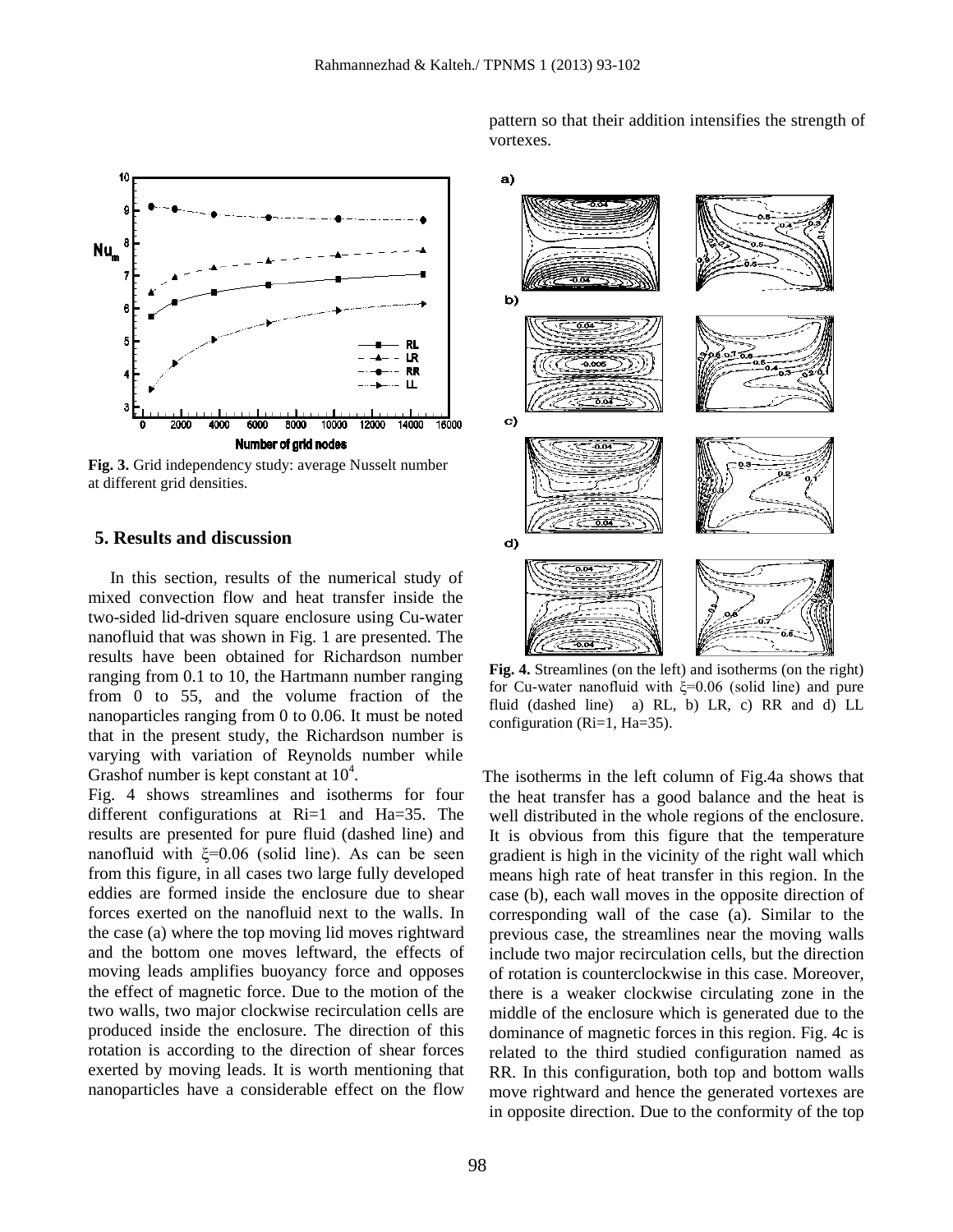wall force, buoyancy force and magnetic force in the middle region, the top recirculation cell penetrated deeper in the enclosure.

#### **Table 2**

Comparison of average Nusselt numbers from the present code against S.M. Aminossadati et al. [22].

|                    |                                | <b>Solid volume fraction</b> |       |       |  |
|--------------------|--------------------------------|------------------------------|-------|-------|--|
|                    |                                |                              | 0.02  | 0.04  |  |
| Same direction     | Present study                  | 6.133                        | 6.341 | 6.549 |  |
|                    | S.M. Aminossadati et al. [24]. | 5.802                        | 6.099 | 6.392 |  |
|                    | Difference                     | 5.40%                        | 3.97% | 2.46% |  |
| Opposite direction | Present study                  | 5.402                        | 6.178 | 7.159 |  |
|                    | S.M. Aminossadati et al. [24]. | 5.206                        | 6.036 | 7.041 |  |
|                    | Difference                     | 3.76%                        | 2.35% | 1.68% |  |

The isotherms demonstrate that the temperature gradients are higher near the hot wall. This implies higher heat transfer rate in this region. In the last configuration (Fig. 4d), both top and bottom walls move leftward and hence again the two major generated vortexes are in opposite direction and also against the vortexes in the RR configuration. Here, the magnetic force augments the bottom wall shear force and hence the underneath recirculation cell penetrates deeper in the enclosure.

Variations of average Nusselt number with Richardson number at four different configurations are shown in Fig. 5.



**Fig. 5.** Variations of average Nusselt number with Richardson number at four different configurations  $(ξ=0.06)$ .

According to the figure, as Richardson number increases, while the Grashof number is kept constant, the effect of top and bottom walls and forced convection decreases. So the average Nusselt number decreases as a result of weaker convective flows.

Moreover, it can be seen that the maximum and minimum average Nusselt numbers are related to RR and LL configurations, respectively. This is quiet consistent because in the RR configuration the forces generated by the two walls are in the same direction and they oppose the magnetic force, while, in the case of LL configuration, the effects of two moving lids and the magnetic force are all in the same direction. The Nusselt numbers of RL and LR configurations are lower than that of RR configuration. The reason is that in the RL and LR cases, the walls move in such a way that their resultant forces are in the opposite directions.

In order to expose the magnetic field effects on the heat transfer rate, variation of the average Nusselt number with the Hartmann number has been tracked. Fig. 6 shows how this number varies with respect to the direction of moving lids at different values of the Hartmann number.



**Fig. 6.** Variations of average Nusselt number with Hartmann number at four different configurations (ξ=0.06).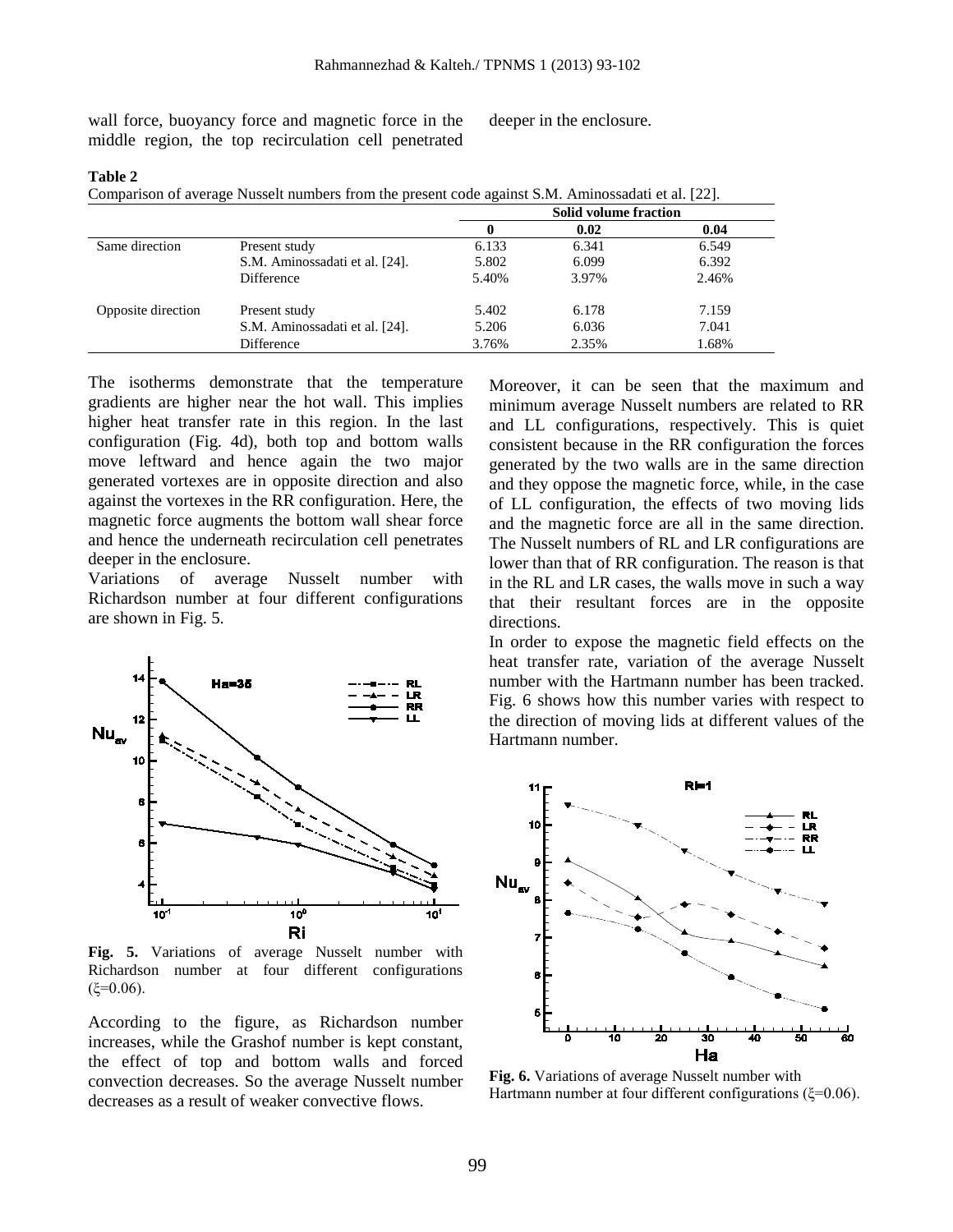The results indicate that except for the small region of the LR configuration, the heat transfer rate decreases with an increase in magnetic field strength. This behavior can be described according to the combined effects of moving lid forces and the magnetic force on each configuration. Again it is obvious that the maximum and minimum Nusselt numbers is related to RR and LL configurations, respectively.

Fig. 7 shows the variation in the average Nusselt number ratio ( $Nu_{av}/Nu_{av} \neq 0$ ) against the solid particle volume fractions for different configurations at different values of the Richardson number. The average Nusselt number ratio at  $\xi=0$  is the reference value and the Hartmann number is assumed to be constant (Ha=35) for this part of the study. As can be seen from this figure, at low Richardson numbers, the maximum positive effect of nanoparticles is related to the RL configuration. It is notable that in some cases, the addition of nanoparticles deteriorates the heat transfer performance in the enclosure especially in higher Richardson numbers in which natural heat transfer is dominant. Variations of the average Nusselt number ratio with the solid particle volume fractions at different Hartmann numbers and for four different configurations are depicted in Fig. 8. As illustrated in this figure, the effect of nanoparticles is more pronounced for lower values of the Hartmann number. For example in the RL configuration at  $\xi$ =0.06 when the Hartmann number varies from 0 to 55, the improvement in the average Nusselt number due to addition of nanoparticles decreases from 5.5% to 1.7%.

#### **4. Conclusion**

In the present work the problem of MHD mixed convection flow of Cu–water nanofluid inside a twosided lid-driven square enclosure with adiabatic horizontal walls and differentially heated sidewalls were numerically studied. The governing equations were solved using finite difference scheme. According to the obtained results, it can be concluded that

-Depending on the value of Hartmann and Richardson numbers and the configuration of the moving lids, both enhanced and deteriorated heat transfer were observed by addition of nanoparticles.

-For a constant Grashof number, when the Richardson and Hartmann numbers decrease, the rate of heat transfer increases.

-In the existence of magnetic field, the nanoparticles have their maximum positive influenceon the heat transfer rate in the RL configuration.



**Fig. 7.** Variations of the average Nusselt number ratio at hot wall with solid volume fraction at Ha=35 for different configurations a)  $\text{Ri}=0.1$ , b)  $\text{Ri}=1$ , c)  $\text{Ri}=10$ .

.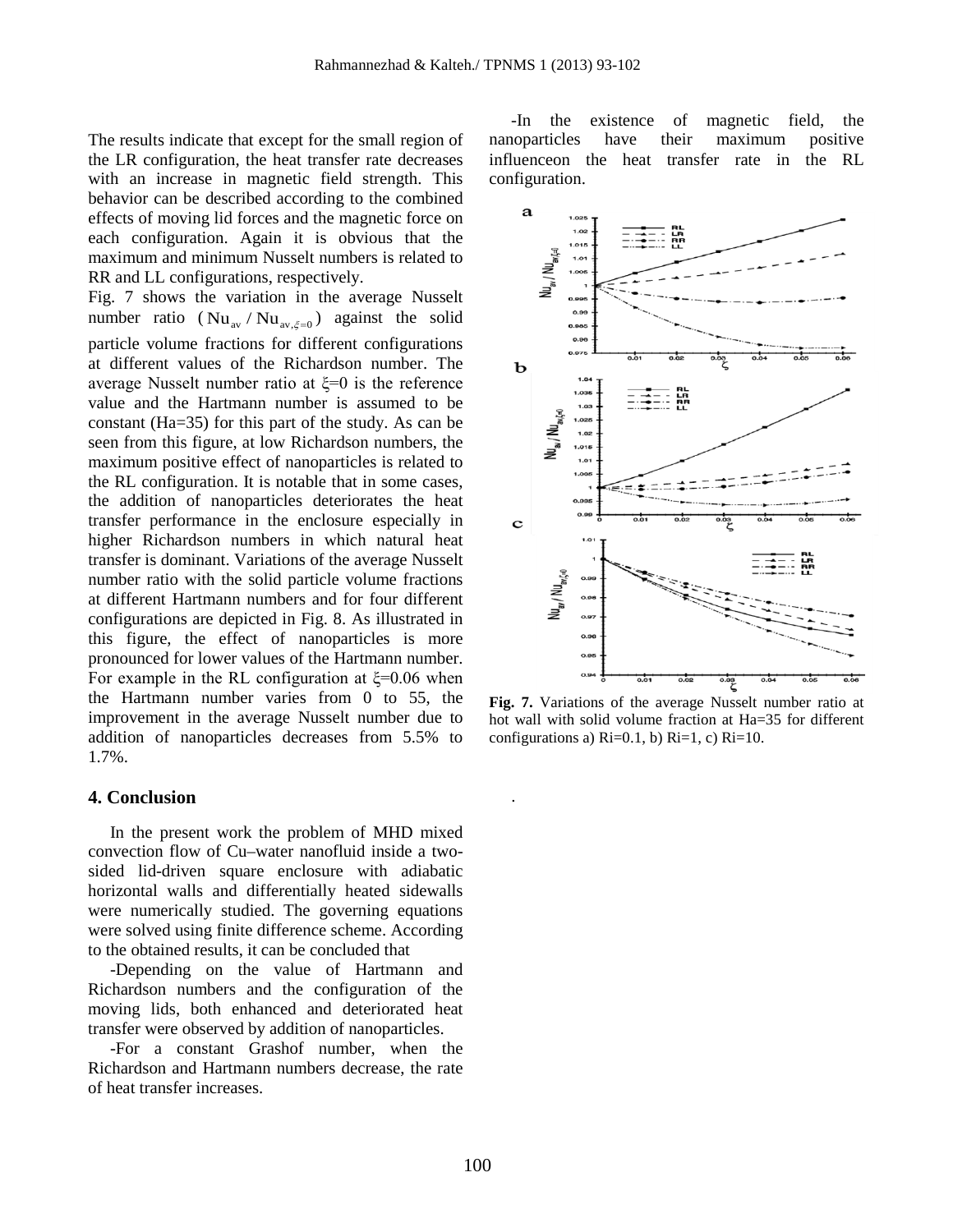

**Fig. 8.** Variations of the average Nusselt number ratio at hot wall with solid volume fraction at Ri=1 for different configurations a) Ha=0, b) Ha=35, c) Ha=55.

### **References**

- [1] Kh. Al.Salem, H. F.Öztop, I. Pop, Y.Varol, Effects of moving lid direction on MHD mixed convection in a linearly heated cavity, Int. J. Heat Mass Transf. 55 (2012) 1103-1112.
- [2] J. Sarkar, A critical review on convective heat transfer correlations of nanofluids, Renewable and Sustainable Energy Reviews. 15 (2011) 3271-3277.
- [3] L. Godson, B. Raja, D.M. Lal, S. Wongwises, Enhancement of heat transfer using nanofluids-An overview, Renewable and Sustainable Energy Reviews. 14 (2010) 629-641.
- [4] K. Khanafer, K. Vafai, M. Lightstone, Bouyancy-driven heat transfer enhancement in a two-dimensional enclosure utilizing nanofluid, Int. J. Heat Mass Transf. 46 (2003) 3639-3653.
- [5] M.C. Ece, E. Buyuk, Natural-convection flow under a magnetic field in an inclined rectangular enclosure

heated and cooled on adjacent walls, Fluid Dynamics Research 38 (8) (2006) 564-590.

- [6] S.M. Aminossadati, B. Ghasemi, Natural convection cooling of a localized heat source at the bottom of a nanofluid-filled enclosure, European Journal of Mechanics- B/Fluids 28 (2009) 630-640.
- [7] Z. Alloui, P. Vasseur, M. Reggio, Natural convection of nanofluids in a shallow cavity heated from below, International journal of Thermal sciences 50 (2011) 385-393.
- [8] R.K. Tiwari, M.K. Das, Heat transfer augmentation in a two-sided lid-driven differentially heated square cavity utilizing nanofluids, International Journal of Heat and Mass Transfer 50 (2007) 2002-2018.
- [9] M. Muthtamilselvan, P. Kandaswamy, J. Lee, Heat transfer enhancement of copper-water nanofluid in a lid-driven enclosure, Communications in Nonlinear Science and Numerical Simulations 15 (2010) 1501- 1510.
- [10] H. Nemati, M. Farhadi, K. Sedighi, E. Fattahi A.A.R Darzi, Lattice Boltzmann simulation of nanofluid in lid driven cavity, International Communications of Heat and Mass Transfer 37 (2010) 1528-1534.
- [11] A. Arefmanesh, M. Mahmoodi, Effects of uncertainties of viscosity models for  $Al_2O_3$ -water nanofluid on mixed convection numerical simulations, International journal of Thermal sciences 50 (2011) 1706-1719.
- [12] A.A. Abbasian Arani, S. Mazrouei Sebdani, M. Mahmoodi, A. Ardeshiri, M. Aliakbari, Numerical study of mixed convection flow in a lid-driven cavity with sinusoidal heating on sidewalls using nanofluids, Superlattices and Microstructures 51 (2012) 893-911.
- [13] T. Grosan, C. Revnic, I. Pop, D.B. Ingham, Magnetic field and internal heat generation effects on the free convection in a rectangular cavity filled with a porous medium, International Journal of Heat and Mass Transfer 52 (2009) 1525–1533.
- [14] M.M. Rahman, M.A. Alim, M.M.A. Sarker, Numerical study on the conjugate effect of joule heating and magneto-hydrodynamics mixed convection in an obstructed lid-driven square cavity, International Journal of Heat and Mass Transfer 37 (2010) 524–534.
- [15] S. Sivasankaran, A. Malleswaran, J. Lee, P. Sundar, Hydro-magnetic combined convection in a liddriven cavity with sinusoidal boundary conditions on